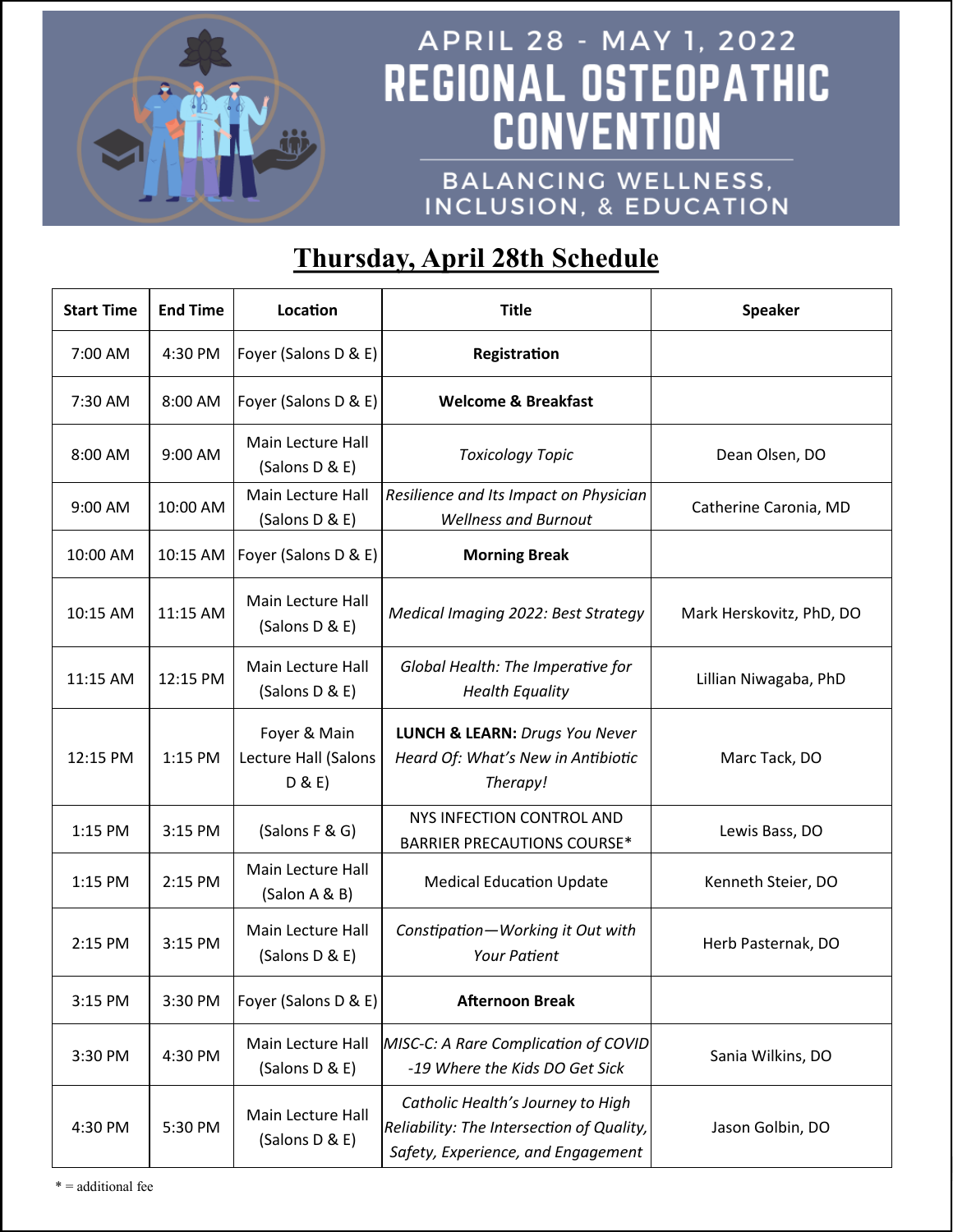### **Friday, April 29th Schedule**

| <b>Start Time</b> | <b>End Time</b> | Location                              | <b>Title</b>                                                                                          | <b>Speaker</b>                  |
|-------------------|-----------------|---------------------------------------|-------------------------------------------------------------------------------------------------------|---------------------------------|
| 7:00 AM           | 4:30 PM         | Foyer (Salons D & E)                  | Registration                                                                                          |                                 |
| 7:00 AM           | 8:30 AM         | Foyer<br>(Salons F, G & H)            | <b>Breakfast</b>                                                                                      |                                 |
| 7:00 AM           | 5:00 PM         | <b>Exhibit Hall</b><br>(Salons A & B) | <b>Exhibit Hall Open</b>                                                                              |                                 |
| 8:00 AM           | 9:00 AM         | Main Lecture Hall<br>(Salons D & E)   | Exploring Antibiotic Overuse in the Elderly,<br>Recurrent UTI and Asymptomatic Bacteriuria            | Paul Cavaluzzi, DO, CMD         |
| 9:00 AM           | 10:00 AM        | Main Lecture Hall<br>(Salons D & E)   | Inclusive Care For All Patients Begins With<br>Understanding Best Approaches to LGBTQ+<br>Populations | William Blazey, DO              |
| 10:00 AM          | 10:30 AM        | Foyer (Salon D & E)                   | <b>Morning Break with Exhibitors</b>                                                                  |                                 |
| 10:30 AM          | 11:30AM         | Main Lecture Hall<br>(Salons D & E)   | <b>Current Management of Cervical &amp; Lumbar</b><br><b>Disc Disease</b>                             | Donald Krieff, DO               |
| 11:30AM           | 12:30 PM        | Main Lecture Hall<br>(Salons D & E)   | <b>Osteopathic Chains</b>                                                                             | Dennis Dowling, DO              |
| 12:30 PM          | 2:00 PM         | Foyer<br>(Salons A & B)               | <b>LUNCH &amp; Visit Exhibitors</b>                                                                   |                                 |
| 12:30 PM          | 2:00 PM         | Main Lecture Hall<br>(Salons D & E)   | <b>NYSOMS Business Meeting (members only)</b>                                                         |                                 |
| 1:30 PM           | 4:30 PM         | Salons G & H                          | <b>Student Poster Competition</b>                                                                     |                                 |
| 2:00 PM           | 3:00 PM         | Robins Island                         | Dermatology Manifestations of COVID-19                                                                | Suzanne Sirota-Rozenberg,<br>DO |
| 3:00 PM           | 4:00 PM         | Main Lecture Hall<br>(Salons D & E)   | Managing Your Social Media Presence                                                                   | Al Mercado, Esq.                |
| 4:00 PM           | 4:30 PM         | Foyer<br>(Salons F, G, & H)           | <b>Afternoon Break with Exhibitors</b>                                                                |                                 |
| 4:30 PM           | 5:30 PM         | Main Lecture Hall<br>(Salons D & E)   | <b>Health in Underserved Communities: New</b><br>Possibilities                                        | Jessica Fields, MD              |
| 5:30 PM           | 6:30 PM         | Main Lecture Hall<br>(Salons D & E)   | The Path to Physician Wellness-Breaking<br>the Burnout Cycle                                          | Jerry Balentine, DO             |

#### **PRESIDENT'S RECEPTION & AWARDS CEREMONY**

6:30 P.M.-9:00 P.M. / Terrace Ballroom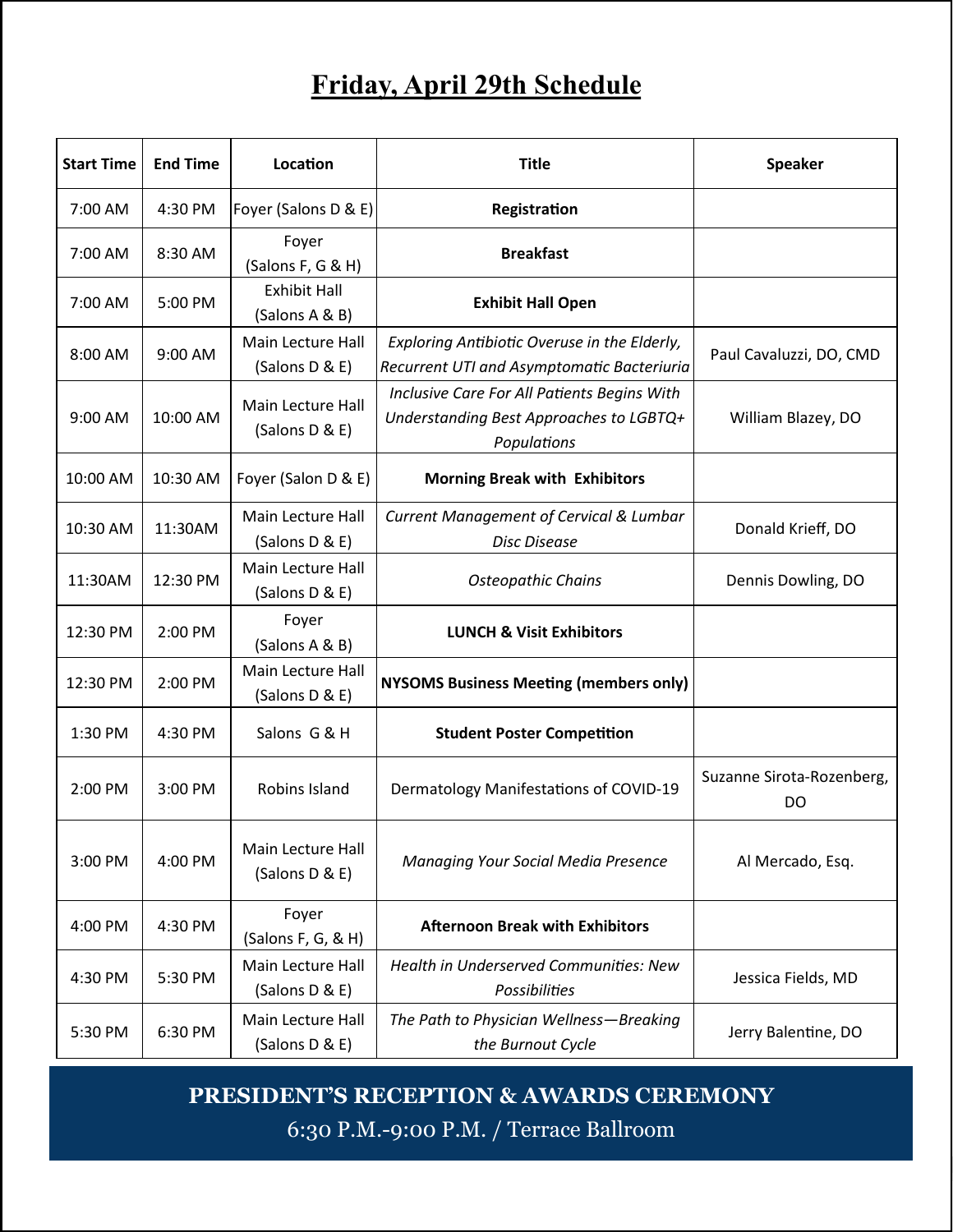## **Saturday, April 30th Schedule**

| <b>Start Time</b> | <b>End Time</b> | Location                              | <b>Title</b>                                                                                                   | <b>Speaker</b>           |
|-------------------|-----------------|---------------------------------------|----------------------------------------------------------------------------------------------------------------|--------------------------|
| 7:00 AM           | 4:30 PM         | Foyer<br>(Salons D & E)               | Registration                                                                                                   |                          |
| 7:00 AM           | 8:30 AM         | Foyer<br>(Salons A & B)               | <b>Breakfast</b>                                                                                               |                          |
| 7:00 AM           | 4:30 PM         | <b>Exhibit Hall</b><br>(Salons A & B) | <b>Exhibit Hall Open</b>                                                                                       |                          |
| 7:00 AM           | 8:00 AM         | Main Lecture Hall<br>(Salons D & E)   | The Balancing Act: Ankle Instability and<br>Hypermobility                                                      | Adam Bitterman, DO       |
| 8:00 AM           | 9:00 AM         | Main Lecture Hall<br>(Salons D & E)   | <b>Continuous Glucose Monitoring:</b><br><b>Opportunities for Improved Diabetes</b><br>Care                    | Cheryl Rosenfeld, DO     |
| 9:00 AM           | 10:00 AM        | Main Lecture Hall<br>(Salons D & E)   | <b>Adnexal Torsion Clinical Insights</b>                                                                       | Radu Apostol, DO         |
| 10:00 AM          | 10:30 AM        | <b>Exhibit Hall</b><br>(Salons A & B) | <b>Morning Break with Exhibitors</b>                                                                           |                          |
| 10:30 AM          | 11:30 AM        | Main Lecture Hall<br>(Salons D & E)   | <b>Teaching Students (and Ourselves)</b><br>Trauma-Informed Medical Interviewing                               | Diane Becker, DO         |
| 11:30 AM          | 12:30 PM        | Main Lecture Hall<br>(Salons D & E)   | Physician Impairment: Causes and<br>Consequences                                                               | Thomas Gallo, PA-C, Esq. |
| 12:30 PM          | 1:30 PM         | Main Lecture Hall<br>(Salons D & E)   | Lunch & Exhibits                                                                                               |                          |
| 1:30 PM           | 2:30 PM         | Main Lecture Hall<br>(Salons D & E)   | <b>KEYNOTE LECTURE:</b> Leadership Pearls<br>and Observations From a Simple Country<br>Doctor                  | Kevin O'Connor, DO       |
| 2:30 PM           | 4:30 PM         | Salon H                               | OMM Workshop*: Upper and Lower<br><b>Crossed Syndrome</b>                                                      | Jordan Keys, DO          |
| 2:30 PM           | 3:30 PM         | Main Lecture Hall<br>(Salons D & E)   | The Epidemic Underneath COVID                                                                                  | Shawn Cannon, DO         |
| 3:30 PM           | 4:30 PM         | Main Lecture Hall<br>(Salons D & E)   | <b>Enhancing Clinician-Patient</b><br>Communication: Understanding WHO<br>Your Patient is Beyond Their Illness | Taranjeet K. Ahuja, DO   |
| 4:30 PM           | 5:30 PM         | Main Lecture Hall<br>(Salons D & E)   | Recent Advances in Pulmonary Arterial<br>Hypertension                                                          | Arunabh Talwar, MD       |

\* = additional fee